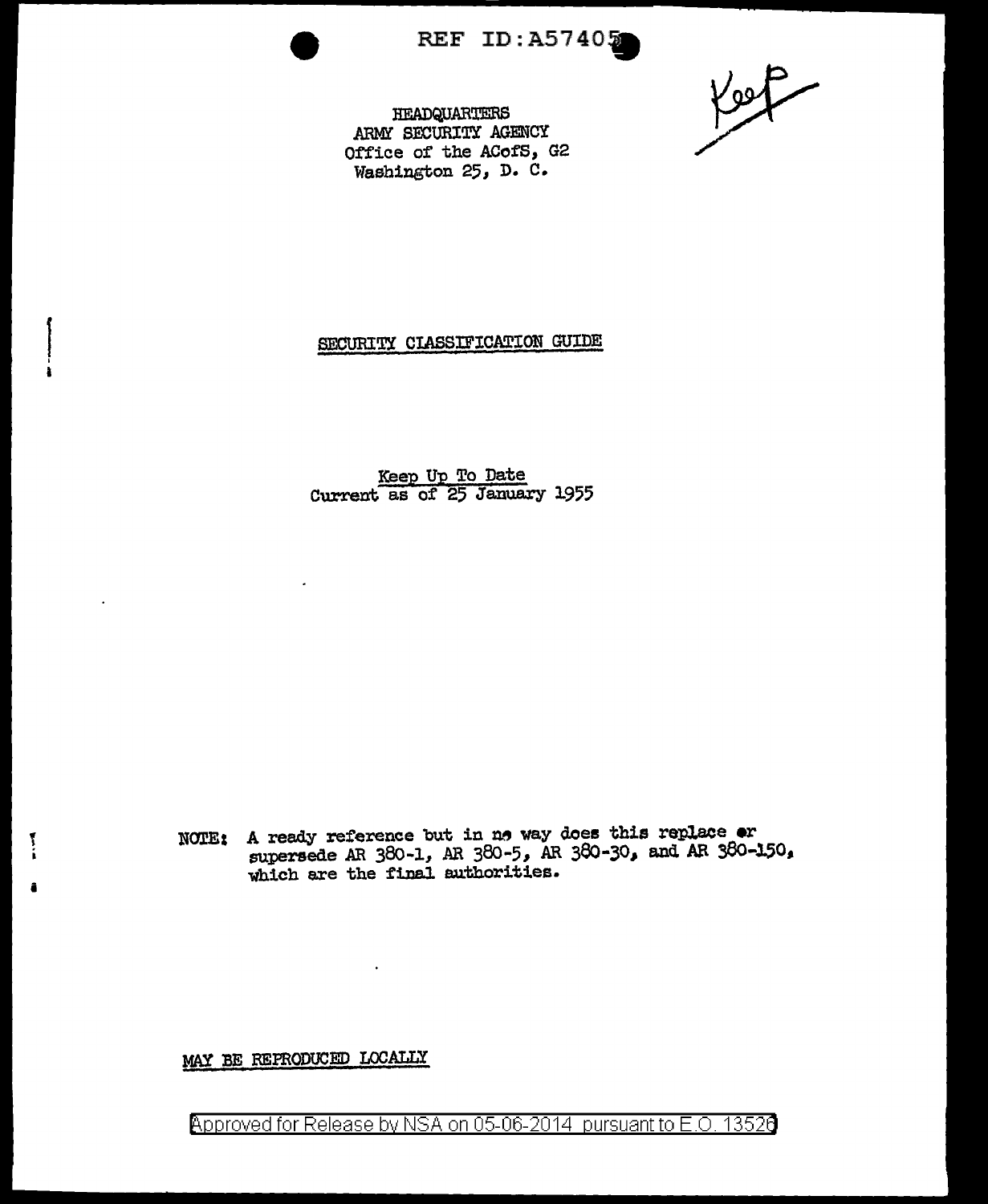## INDEX

| <b>TOP SECRET</b>                         | 3  |  |
|-------------------------------------------|----|--|
| <b>SECRET</b>                             | 5  |  |
| CONFIDENTIAL                              | 7  |  |
| CONFIDENTIAL-MODIFIED HANDLING AUTHORIZED | 8  |  |
| SPECIAL HANDLING REQUIRED                 | ıо |  |
| RESTRICTED DATA-ATOMIC ENERGY ACT OF 1954 | 12 |  |
| REGISTERED DOCUMENTS                      | 14 |  |
| FOR OFFICIAL USE ONLY                     | 15 |  |

•

 $\omega$  .

•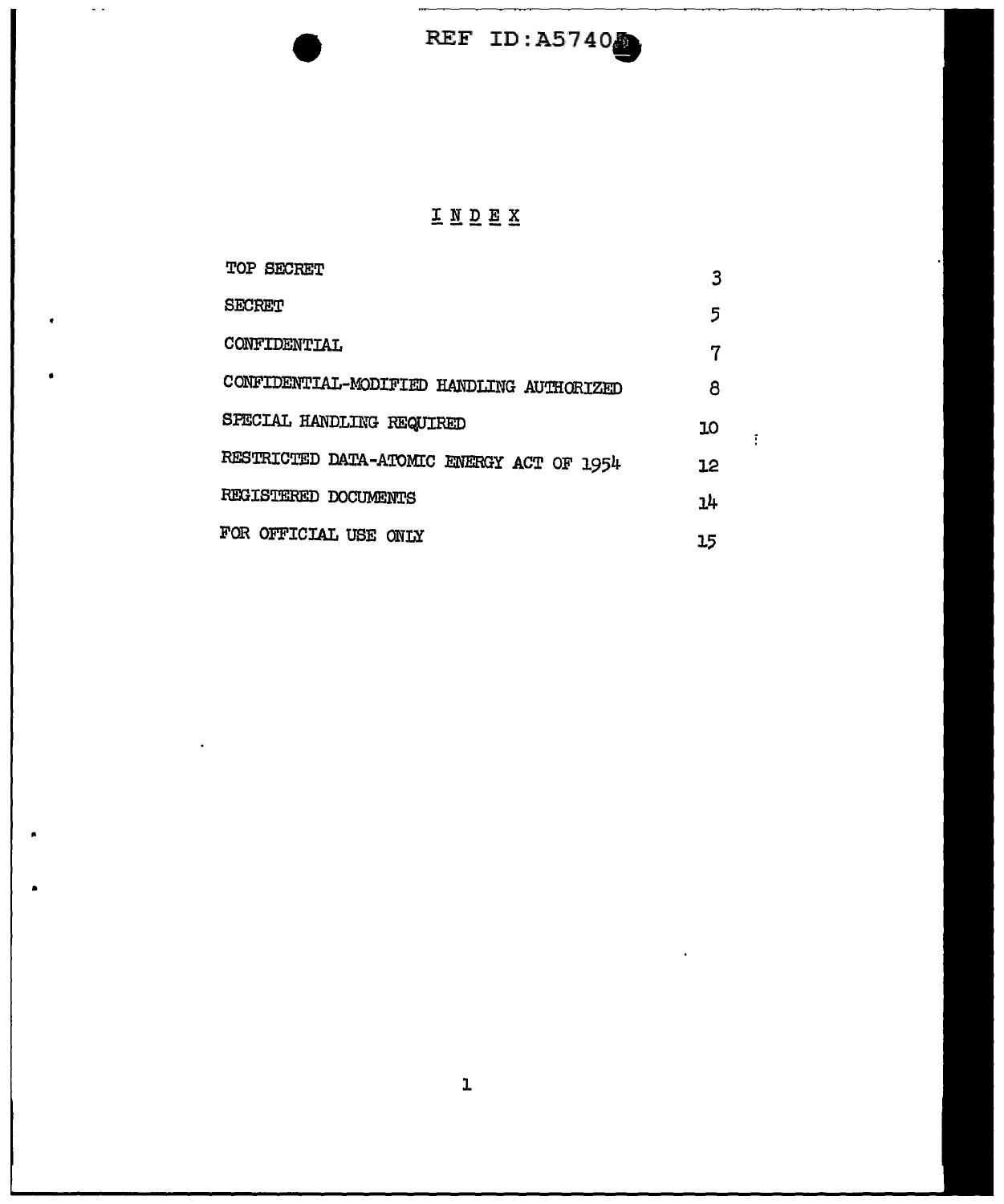

It is of paramount importance to preserve a common-sense outlook towards the subject of security. The ideal is the indoctrination of all personnel to the point where they are conscious of the security element involved in the routine discharge of their duties. The protection of classified information must be an integral part of each task and not an additionally imposed burden. The attainment of the desired objective requires sound direction by those in responsible positions and alert performance of duty by all subordinates. Reference paragraph 4b, AR 38o-5.

•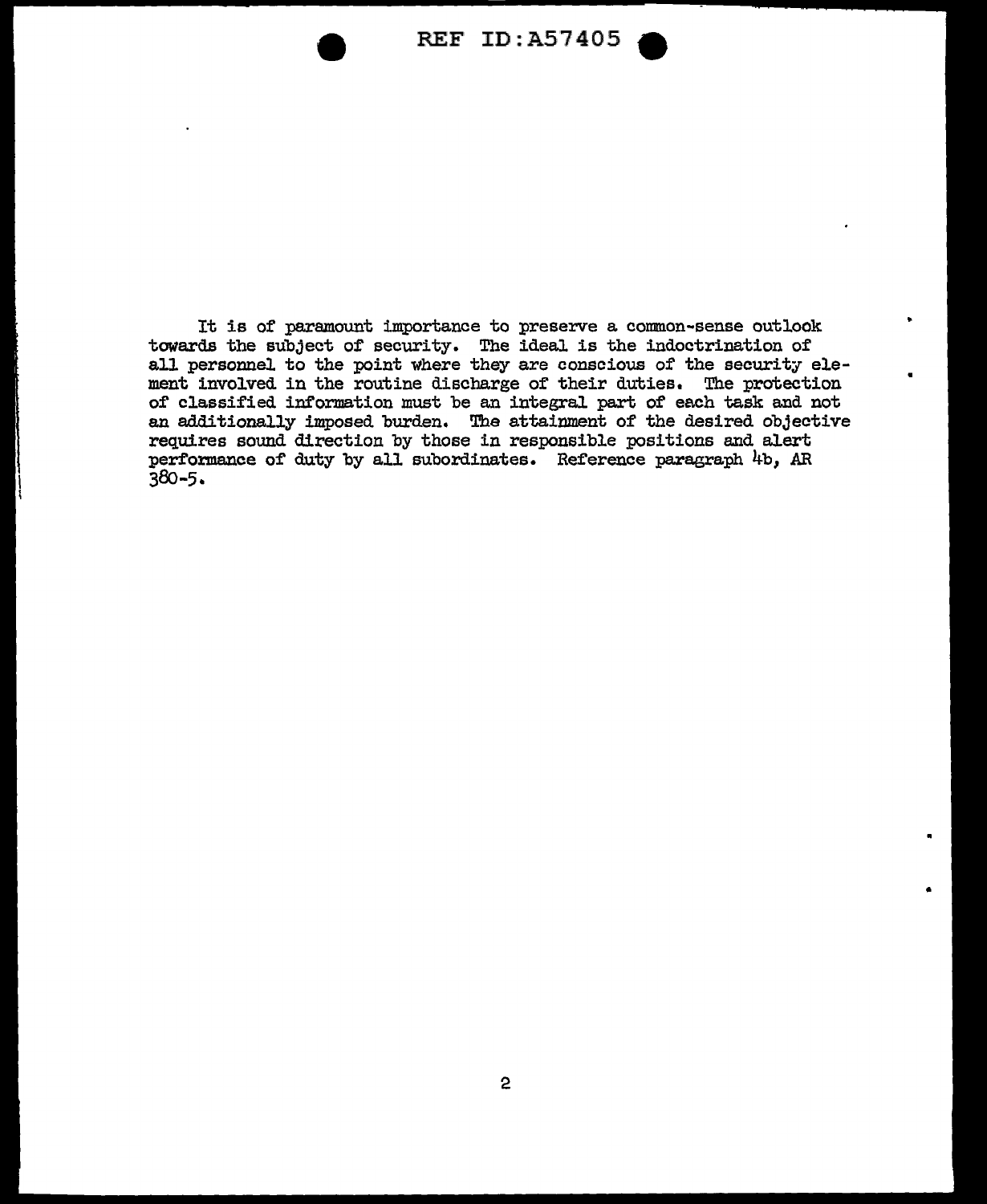#### CIASSIFICATION - TOP SECRET

WHEN CLASSIFIED -- The use of the classification TOP SECRET will be limited to defense information or material which requires the highest degree of protection. The TOP SECRET classification will be applied only to that information or material the defense aspect of which is paramount, and the unauthorized disclosure of which could result in exceptionally grave damage to the Nation such as - Leading to a definite break in diplomatic relations affecting the defense of the United States, an armed attack against the United States or its Allies, a war or The compromise of military or defense plans, or intelligence operations, or scientific or technological developments vital to the national defense. Par 14, AR 380-5.

AUTHORITY TO CLASSIFY -- Defense information may be classified as TOP SECRET only by authority oi' the Secretary, Under Secretary, or an Assistant Secretary of the Army; the Chief, Vice Chief, a Deputy Chief, or an Assistant Chief of Staff, Department of the Army; the Chief, Army Field Forces; the Chief of Information, the Chief of Legislative Liaison, The Chief of Civil Affairs and Military Government, and the Comptroller of the Army; heads of Special Staffs, Department of the Army; heads of administrative and technical staffs and services, Department of the Army; major oversea commanders; army commanders; the Commanding General, Military District of Washington, or the Commanding General, Army Antiaircraft Command, Delegation of authority to classify will be limited strictly to those officials capable of evaluating information from the point of view of its sensitivity within the terms of the definition of TOP SECRET. Authority to classify will not be subdelegated except by express permission of the classifying authority. All directives requiring the submission of reports or the publishing of implementing instructions containing defense information Which should be classified TOP SECRET will contain a delegation of authority to classify appropriately such reports when authority to classify TOP SECRET has not previouslybeen delegated to the recipients. Par 15, AR 380-5.

HOW MARKED -- The assigned defense classification will be conspicuously marked or stamped (not typed) at the top and bottom of all pages which contain classified defense information. In marking or stamping the classification categories, the letters, when practicable, will be larger than normal lettering. Markings must be conspicuous. Front and back covers, title pages, first and back pages, together with any routing instructions or other papers of any size which conceal or partially conceal the cover, title, first or back page will bear the overall classification of the document. other pages, except pages of messages to be transmitted electrically, may be classified according to their own content. A cover will be marked on its front and back. See paragraph 68 through 78 of AR 380-5.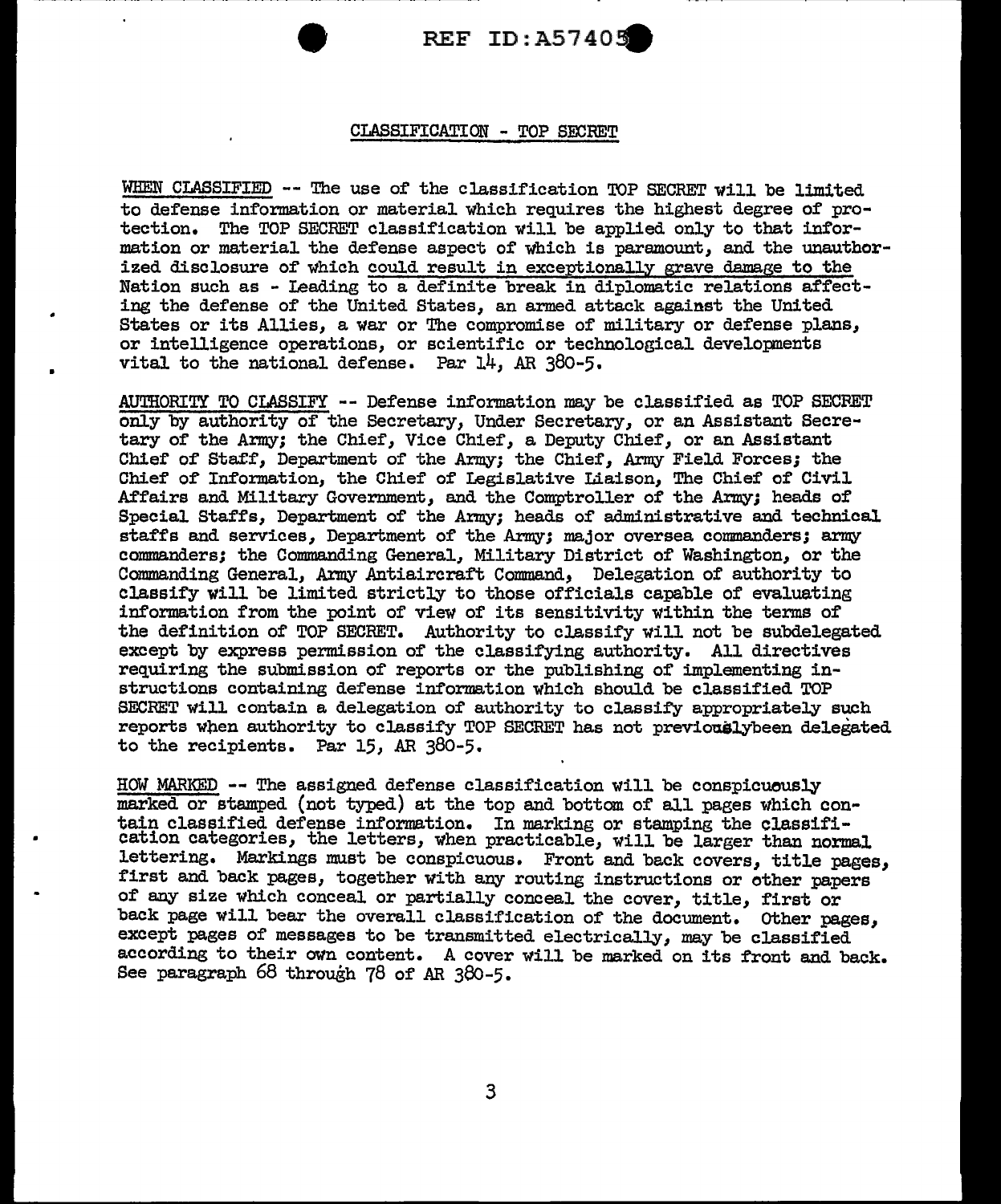TOP SECRET (Cont<sup>i</sup>d)<br>HOW TRANSMITTED -- TOP SECRET material will be transmitted by one of the methods listed hereafter: a. By direct contact of official concerned.<br>b. By courier of the Armed Forces Courier Service or officially design b. By courier of the Armed Forces Courier Service or officially designated officer, warrant officer or civilian courier. c. By accompanied State Department diplomatic pouch when applicable. d. When encrypted by  $-$  (1) All electrical means. (2) United States or international postal service including air mail, and Army, Navy or Air Force postal facilities, as applicable. CAUTION: Under no circumstances will TOP SECRET material be transmitted by mail, express, or electrical means unless encrypted. Par 25 AR 380-5. Personnel preparing TOP SECRET classified documents for transmission will enclose the material in two opaque envelopes or covers, address, return address, and seal the inner envelope or cover, mark the classification on the front and back of the inner envelope so that the markings will be easily seen when the outer cover is removed. Enclose the inner envelope in an opaque outer envelope or cover. The classification markings of the inner envelope or cover should not be detectable. Applicable receipts will be prepared in all cases when transmitting TOP SECRET material. Par 100, AR 380-5, RECEIPT MANDATORY. Par 99, AR 380-5.

•

HOW CONTROLIED -- A properly cleared officer (commissioned or warrant) or responsible civilian employee will be appointed formally by competent orders as TOP SECRET Control Officer within each command or office that handles TOP SECRET material. Sufficient assistant and/or alternate TOP SECRET control officers may be appointed in order to properly carry out the duties. (The TOP SECREr Control Officer also may be designated as Security Control Officer Par 10, AR 38o-5) Par 18, *AR* 38o-5.

HOW STORED -- TOP SECRET material will be stored in a safe, steel file cabinet, or other steel container having a built-in three-position dial type ~combination lock and of such weight, size, construction, or installation as to minimize possibility of physical theft or damage or tampering. In lieu of such container, in a secure room or vault which is approved for such use by the commander of the installation, and which assures the preceding protection, or under the surveillance of an armed guard if safeguards previously mentioned are not available. Par 26, AR 380-5.

HOW DESTROYED -- TOP SECREI' defense material, which becomes eligible for destruction in accordance with approved records control schedules or under the provisions of the SR 345-200-series, will be destroyed by burning, macerating, or pulping by the custodian in the presence of a witnessing officer, warrant officer, or responsible civilian official. If a commissioned or warrant officer, or responsible civilian official is not available at an activity, a reliable noncommissioned officer in srade E-7, E-6, or E-5 will perform the duties of the witnessing officer. The destruction of documents classified TOP SECRET will be individually recorded showing date, place of destruction, exact identity of the document, and signature of custodian, witness, and destruction officer when required. DA Form 546 (Certificate of Destruction of Classified Records) will be used for this purpose. An entry will be made on the TOP SECRET register (DA Form 455) indicating that the TOP SECRET material has been destroyed. Such entry will refer to the appropriate destruction certificate by number and date. Par 27, AR 380-5.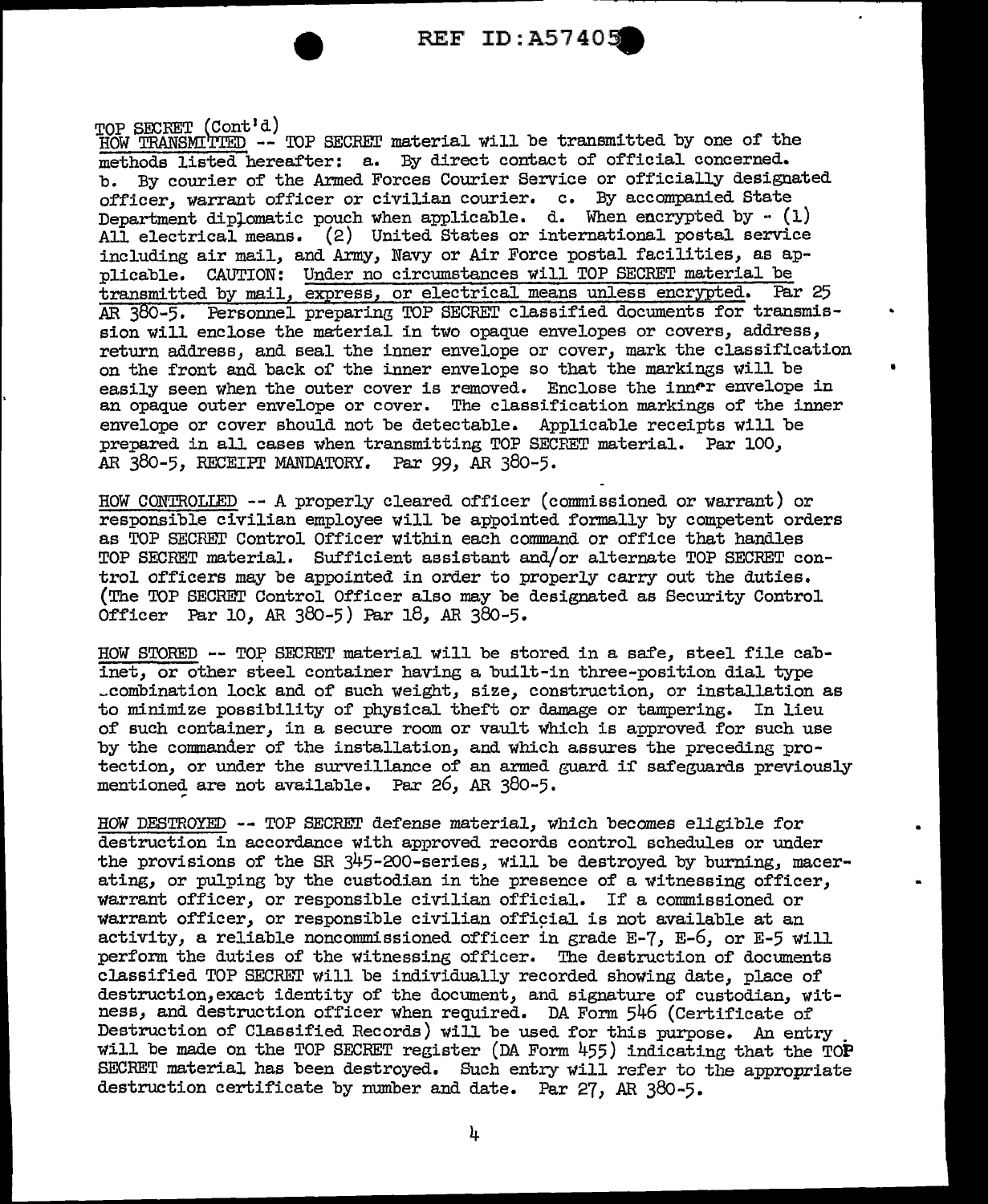أدامي

 $\mathbf{r}$ 

#### CLASSIFICATION -- SECRET

WHEN CIASSIFIED -- The use of the classification SECRET will be limited to defense information and material the unauthorized disclosure of which could result in serious damage to the nation, such as -- jeopardizing the international relations of the United States; endangering the effectiveness of a program or policy of vital importance to the national defense; compromising important military or defense plans; scientific or technological developments important to national defense and revealing important intelligence operations. Par 28, AR 380-5.

AUTHORITY TO CLASSIFY -- Defense information may be classified as SECRET only by authority of one of the individuals who may classify material TOP SECRET: a general officer; the commanding officer of a depot, post, camp, station, or independent command; the commandant of a general or special service school; the chief of a military mission or group; an Army attache; or a military observer. Delegation of authority to classify will be limited strictly to those officials capable of evaluating information from the point of view of its sensitivity within the terms of the definition of SECRET. Par 30, AR 380-5.

HOW MARKED -- Same as TOP SECRET.

HOW TRANSMITTED -- SECRET material (except cryptographic) may be transmitted between points inside the continental United States as follows: a. Direct contact of officials concerned. b. Electrical means in encrypted form. c. Over approved circuits. d. Courier specifically authorized by the transmitting agency. e. Specifically designated officer or reliable crew member of United States military aircraft. f. Specifically designated masters or commanders of vessels or civil aircraft of United States registry. g. United States registered mail. h. Protected commercial express, air, or surface, under billing which assures the highest degree of protective handling. To transmit SECRET material between points inside and outside continental United States and between points outside continental United States, the following method will be employed: a. As authorized in a through f above. b. United States Post Office registered mail through Army, Navy, and Air Force postal facilities, provided material does not at any time pass out of United States Government control and does not pass through a foreign postal system except as authorized in c. c. United States and Canadian registered mail with registered mail receipt for transmittal between United States Government and/or Canadian Government installations in continental United States, Canada and Alaska. d. Accompanied State Department diplomatic pouch. The Armed Forces Courier Service will not be used for transmission of SECRET material except as authorized by paragraph 2, SR  $66-5-1$ . Par  $35$ , AR  $380-5$ .

HOW CONTROLLED -- SECRET material will be covered by a continuous receipt system (Par 99, AR 380-5), even when such document is being handled within the headquarters of a command, installation, or within a Department of the Army staff agency. Par 33, AR 380-5.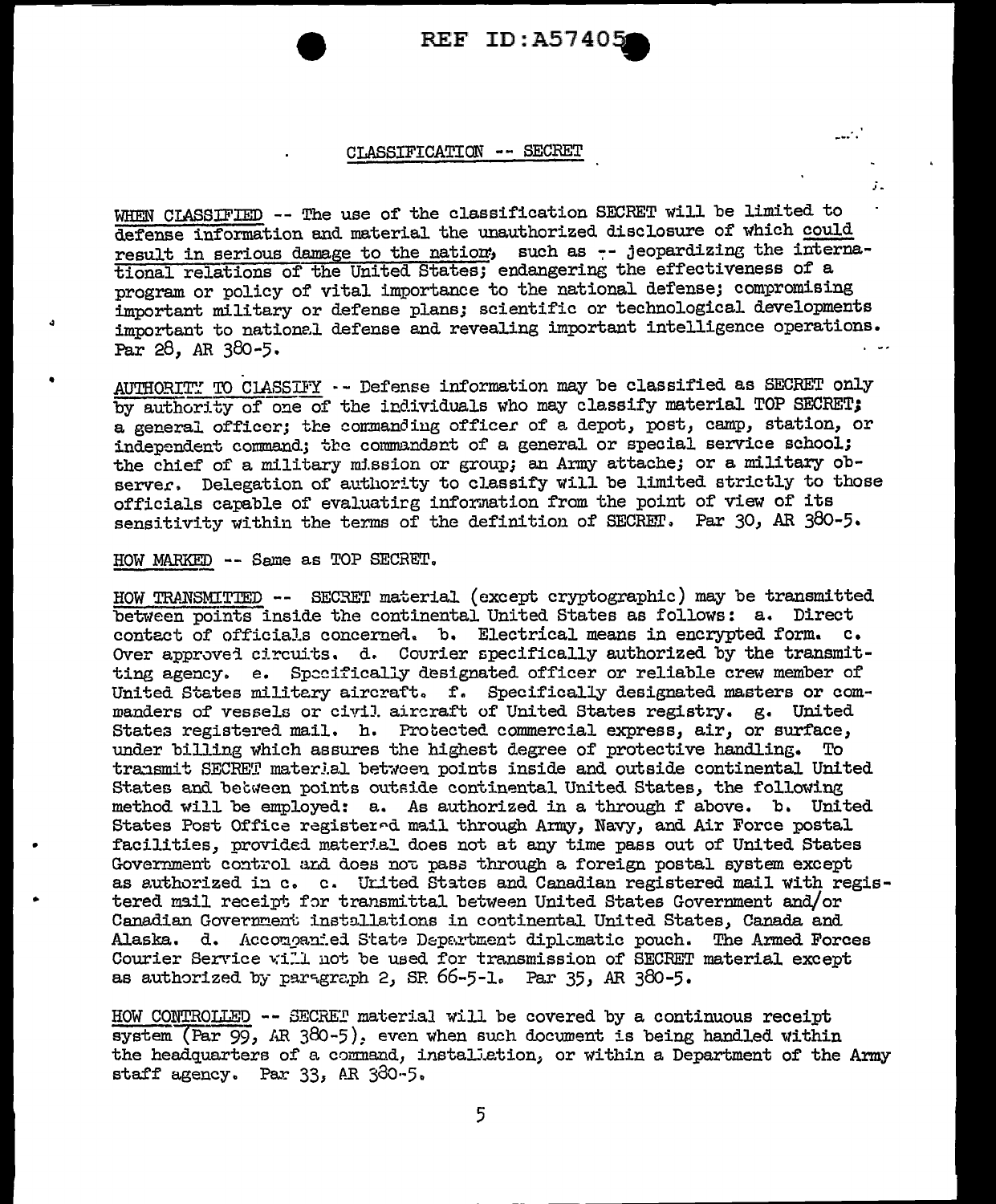

'

 $\mathbf{r}$ 

•

•

SECRET (Cont'd)

HOW STORED -- SECRET material will be stored in a manner authorized for TOP SECRET, or in metal file cabinets equipped with a steel lock bar and an . approved three combination dial type padlock from which the manufacturer's identification numbers have been obliterated. Three combination padlocks, the combinations of which can be changed in the same manner as the combination of a lock affixed to a safe, need not have the manufacturer's identification numbers obliterated. The file cabinets must be of such size, weight, construction, or installation as to minimize the chance of unauthorized physical removal or the possibility of persons gaining unauthorized access by tampering or manipulation. Par 36, *AR* 380-5.

HOW DESTROYED -- Same as TOP SECRET. Records of destruction will be maintained. Par 37, AR 38o-5.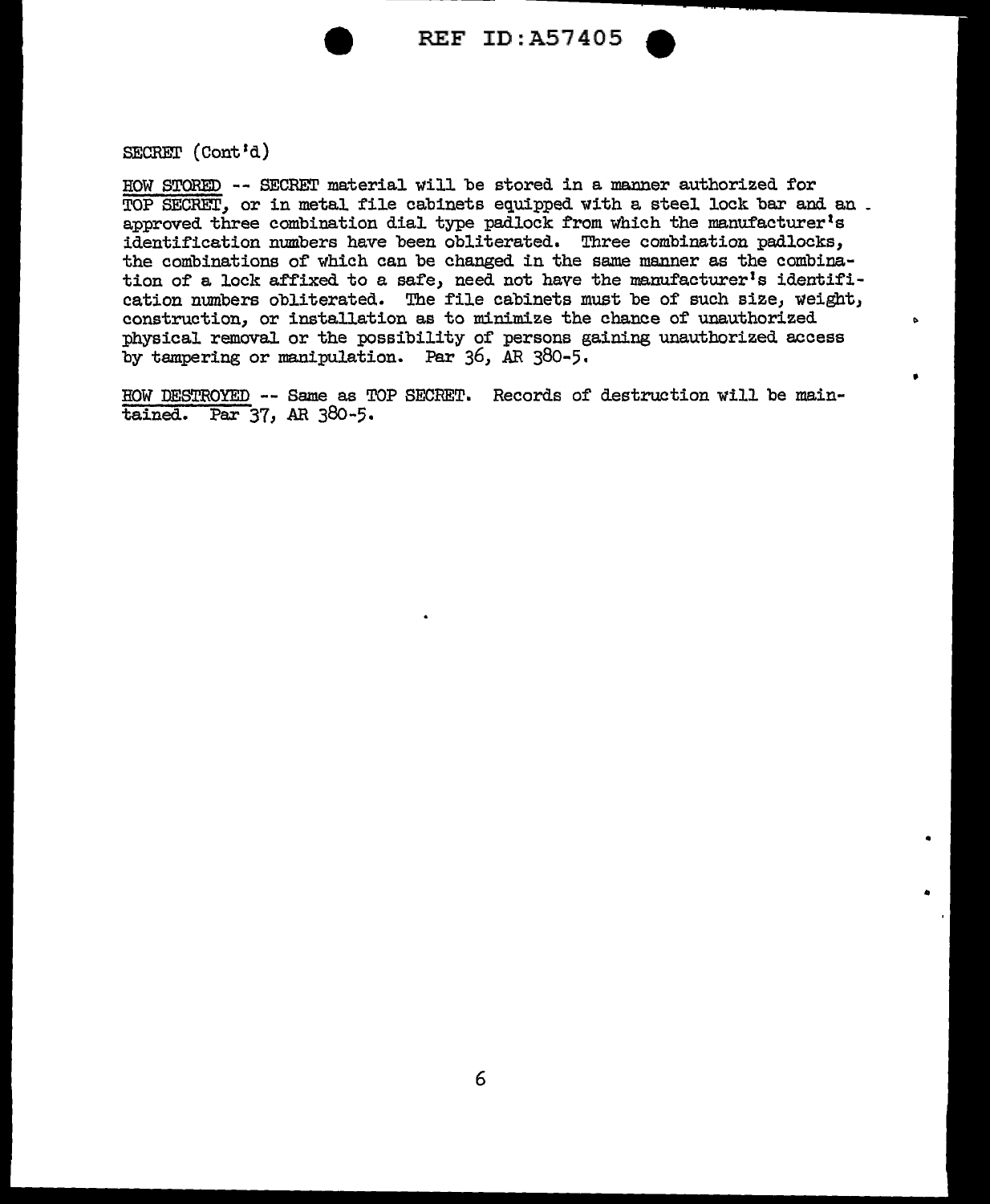

#### CLASSIFICATION -- CONFIDENTIAL

WHEN CIASSIFIED -- Defense information or material the unauthorized disclosure of which could be prejudicial of the defense interests of the Nation. such as personnel security investigations and other investigations which require protection; operational and battle reports which contain information of value to the enemy; intelligence reports; certain military radio frequency and call sign allocations of special significance; devices and material relating to communications security. Information which indicates strength of our troops, air, and naval forces, identity or composition of units, or quantity of specific items of equipment pertaining thereto. This classification should be limited to informat1on which would be of value to an enemy in determining U.S. and Allied order of battle as it pertains to large units (normally armies), or to a particular task force operating overseas. Documents and manuals containing certain technical information; operational and tactical doctrine; research, development, production, and procurement of munitions of war; mobilizations plans; matters and documents of a personal and disciplinary nature, the disclosure of which could be prejudicial to discipline and morale of the Armed Forces. Par 29, AR 38o-5.

AUTHORITY TO CIASSIFY -- Defense information may be classified CONFIDENTIAL by, or by authority of, any commissioned or warrant officer or responsible civilian official. Par 31, AR 38o-5.

HOW MARKED -- Same as TOP SECRET.

•

HOW TRANSMITTED -- Same as SECRET.

HOW CONTROILED -- CONFIDENTIAL material will be covered by a receipt only when the sender deems it necessary. Par 33, AR 380-5.

HOW STORED - - Same as SECREI'.

" HOW DESTROYED -- CONFIDENTIAL material and classified waste (notes, drafts, type, typewriter ribbons (when used only once), carbons, plates, stencils, exposed film (developed or undeveloped), and other material used in the preparation of finished documents or material) will be destroyed in a manner authorized for TOP SECRET, except that no record of destruction or witnessing officer is required.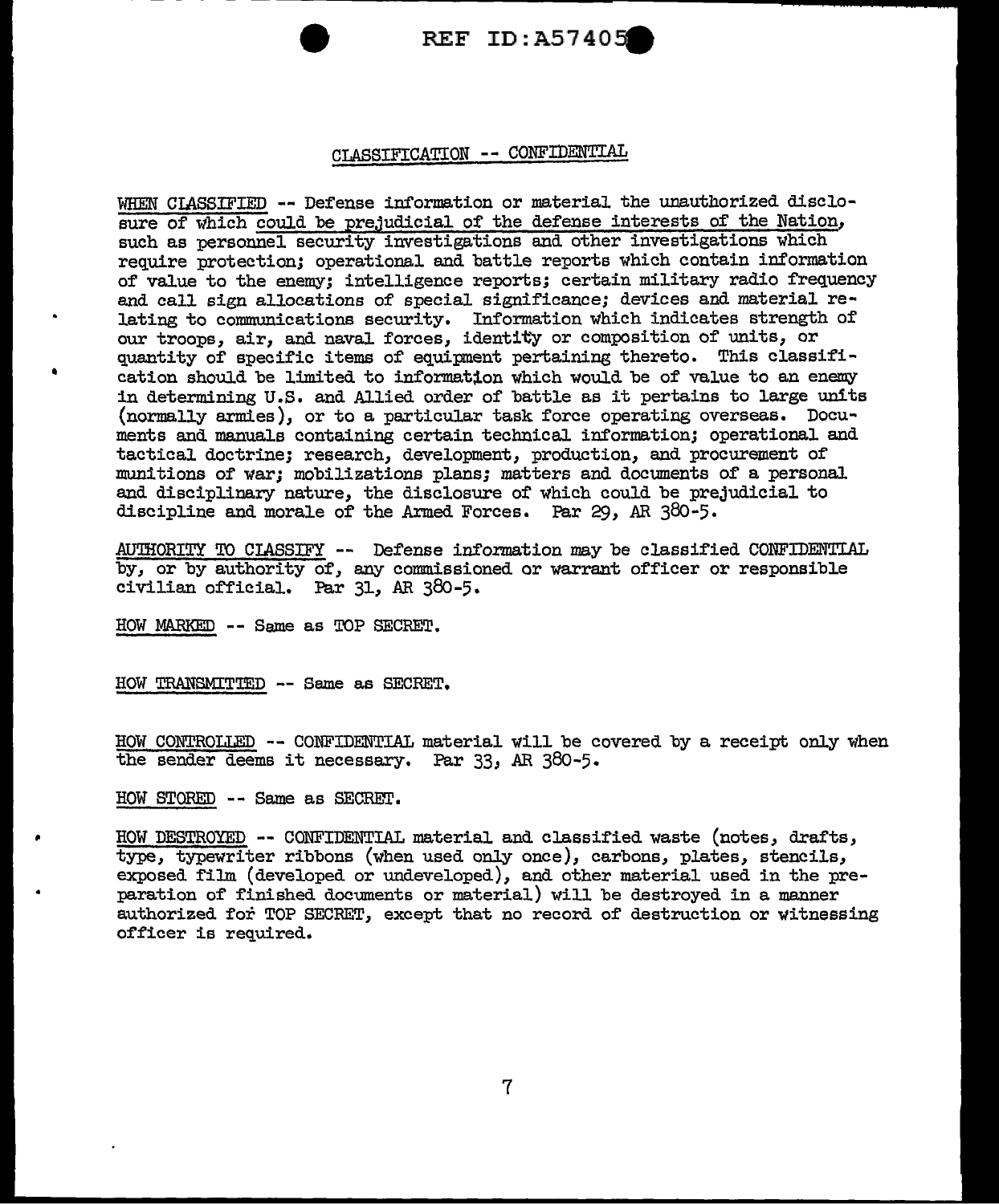

#### CATEGORY CLASSIFICATION CONFIDENTIAL - MODIFIED HANDLING AUTHORIZED

WHEN CLASSIFIED -- When information concerns combat or combat-related operations, actual or simulated, related to all aspects of military planning, intelligence, operation, training, communications, and the logistical support thereof, in continental United States and in oversea areas. Such information includes, but is not limited to the following: a. Training, field and technical manuals, and related materials. b. Photographs, negatives, photostats, diagrams, or models of material. c. Defense procurement plans, including procurement contracts and related matters. d. Communications material and messages. e Certain documents regarding engineering plans and design details, computation method of processing assembling, which are essential to the functioning or use of an article of material.  $f$ . Military maps and acrial photography, and related material, which require wide dissemination for military purposes. g. Information received from or furnished to foreign nations under eristing international exchange of information agreements and policies. Par 38, AR 380-5.

AUTHORITY TO CLASSIFY -- Persons authorized to classify material CONFIDENTIAL may designate material as CONFIDENTIAL-MODIFIED HANDLING AUTHORIZED. Authority: Security Branch, G2, ASA.

HOW MARKED -- Each page of a document so classified will be marked or stamped (not typed) top and bottom with this designation. Par 38, AR 380-5.

HOW TRANSMITTED -- Within Continental United States documents and material designated CONFIDENTIAL-MODIFIED HANDLING AUTHORIZED normally will be transmitted by ordinary mail. Outside continental United States CONFIDENTIAL -MODIFIED HANDLING AUTHORIZED defense material will be transmitted by registered mail which is under the control of the United States or Canadian Government, or transmitted by unaccompanied Department of State air or surface pouch. Such decurents and naterial will be securely sealed, inclosed, or wrapped in a manner and with such materials as will insure arrival at destination in good condition. Wrappings or envelopes will bear no outside markings indicative of the classification or identification of its contents. When electrical transmission is necessary, CONFIDENTIAL-MODIFIED HANDLING AUTHORIZED messages will be enerypted except when specifically approved land. lines have been designated for use for this category traffic. Par 38 AR 380-5.

HOW CONTROLLED -- Commerding officers will insure by appropriate indoctrination and other means that meximum security is obtained consistent with operational considerations. Par 38, AR 380-5.

HOW STORED -- Documents and material designated CONFIDENTIAL-MODIFIED HANDLING AUTHORIZED ordinarily will be stored in a container equipped with a reasonably secure locking device or in any other manner as determined by the agency head or commanding officer, which will afford adequate protection. Troops engaged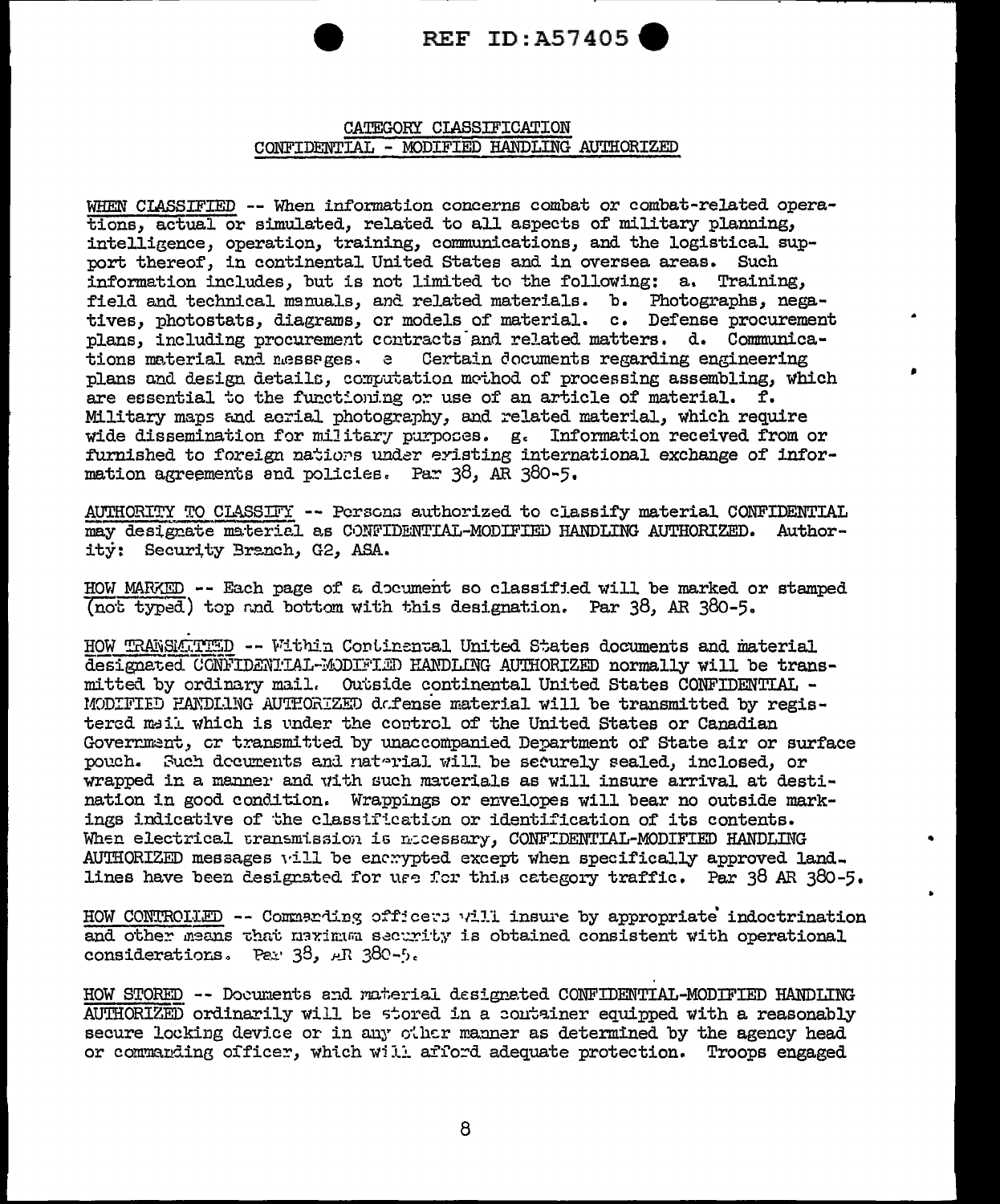

CONFIDENTIAL-MODIFIED HANDLING AUTHORIZED (Cont'd)

•

in combat-related training, f'ield maneuvers, other training exercise&, and operations are permitted to possess this material in orde~ to accomplish the training or operational mission. (Messages which are marked "Paraphrase required. Consult cryptocenter before declassifying. Unclassified reply required. Consult cryptocenter before declassifying. or reference prohibited." will be stored as CONFIDENTIAL material.) Par 38, AR 380-5.

HOW DESTROYED -- CONFIDENTIAL-MODIFIED HANDLING AUTHORIZED material will be destroyed by burning, macerating, shredding, reduction to pulp, or any other equally complete method of destruction. Records of destruction are not required. Authority: Security Branch, G2, ASA.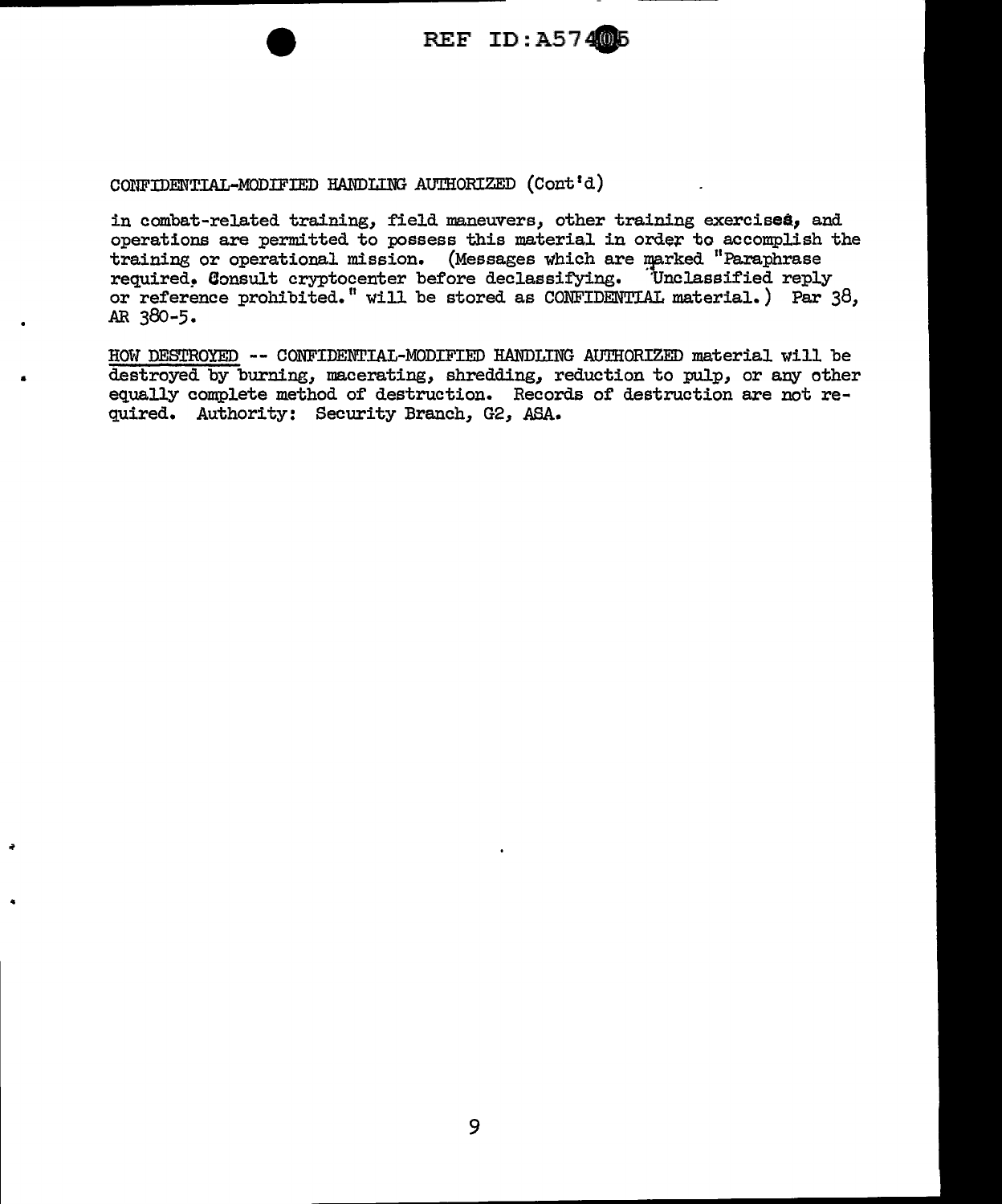

ò.

#### CATEGORY CLASSIFICATION SPECIAL HANDLING REQUIRED NQI' RELEASABLE TO FOREIGN NATIONAIS

WHEN CIASSIFIED - Whenever authorized originators or recipients of documents determine that classified information is contained therein which should be withheld from foreign nationals and the anticipated distribution, transmission, or handling is such that the documents will be liable to inadvertent disclosure to foreign nationals, the authorized originators or recipients will stamp or mark conspicuously on the outside or face of such document a special handling notice as follows:

> SPECIAL HANDLING REQUIRED NOT RELEASABLE ID FOREIGN NATIONAIS **EXCEPT.................** BY AUTHORITY OF.................DATE...........

, ~ - Information will be so stamped or marked only by authority of one of the officiaJ.s who is authorized to classify material SECRET, or an officer designated by him. Recipients will not alter or remove the stamp or marking except upon the recommendations of an officer or official capable of evaluating information from the point of view of its sensitivity or by authority of the originator. The special handling notice will be cancelled when a document is declassified. Par  $115$ , AR  $380-5$ .

AUTHORITY TO CIASSIFY -- Any official who is authorized to classify material SECRET, or an officer designated by those individuals. Par 115, AR 380-5.

HOW MARKED -- The authorized originators or recipients will stamp or mark conspicuously on the outside or face of such document the SPECIAL HANDLING REQUIRED information. Inner envelopes used to transmit such material will be stamped or marked, although the authority may be omitted. In the case of messages, authorized originators, in addition to marking the face of the messages as previously stated, they will insert the abbreviation"NOFORN" in the internal instructions. Messages containing the "NOFORN" abbreviation will be prepared in accordance with paragraph 32, SR 105-25-2. The abbreviation "NOFORN" will never be used for any other purpose.

HOW TRANSMITTED - - Material marked SPECIAL HANDLING REQUIRED, NOT BEIEASABIE TO FOREIGN NATIONAIB will be transmitted according to the classification of the material. Par  $115$ , AR  $380-5$ .

HOW CONTROLLED -- According to the instructions applicable to the hand.ling of TOP SECRET, SECRET or CONFIDENTIAL. Under no circumstances will classified documents not having the spec.ial handling notice attached be released or disclosed to foreign nationals without proper authorization in accordance with prescribed policies. Special band.ling notices will be used solely for the purpose of indicating to holders and other handling personnel that the documents involved have already been reviewed by the office of origin or other responsible authority, and that disclosure to foreign nationals is not authorized. Par  $115$ , AR  $380-5$ .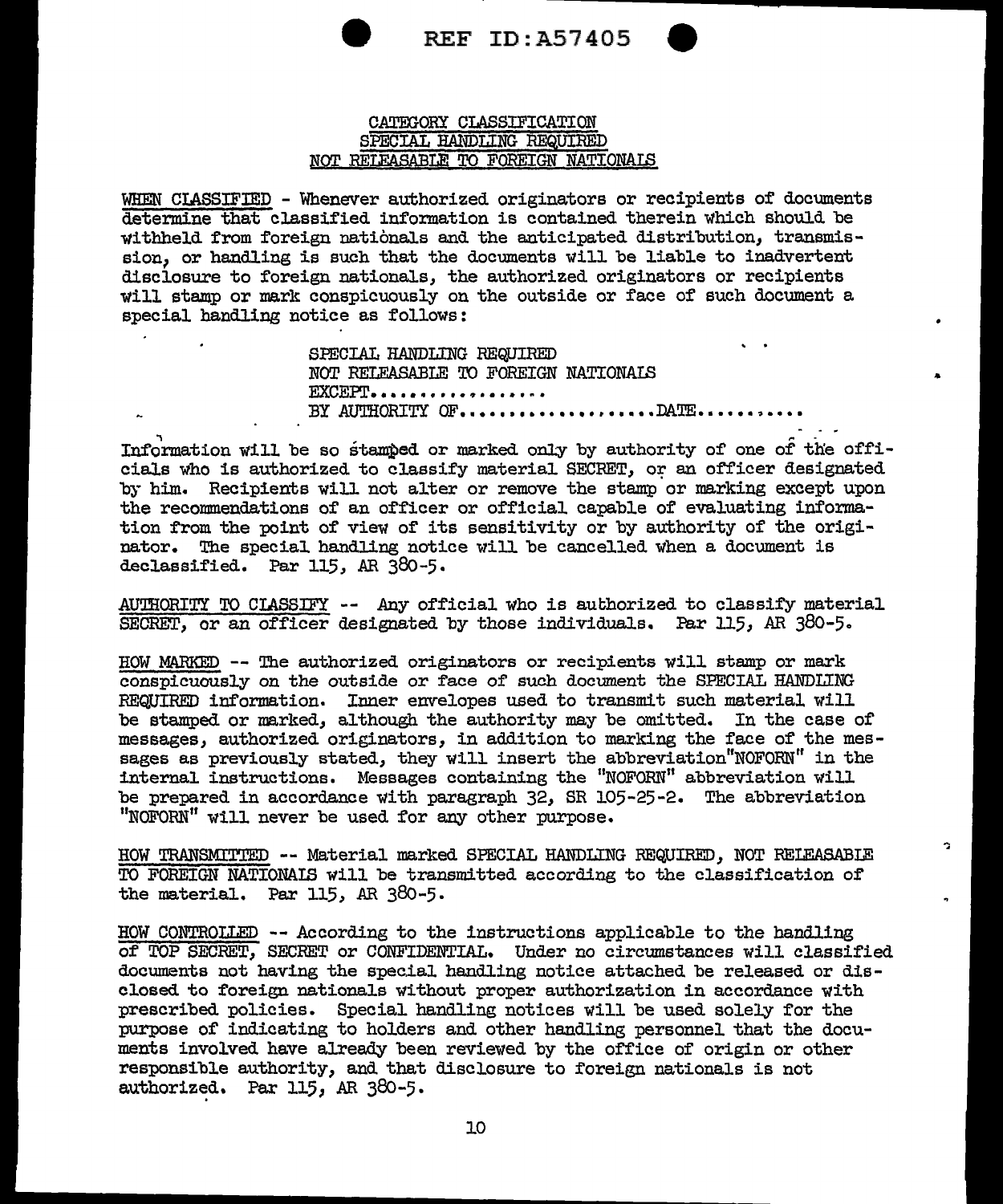CATEGORY CIASSIFICATION (Cont'd)

HOW STORED -- According to the degree of protection afforded documents classified TOP SECRET, SECRET or CONFIDENTIAL. Par 115, AR 38o-5.

'

HOW DESTROYED -- According to the degree of protection afforded documents classified TOP SECRET, SECRET or CONFIDENTIAL. Par 115, AR 380-5. -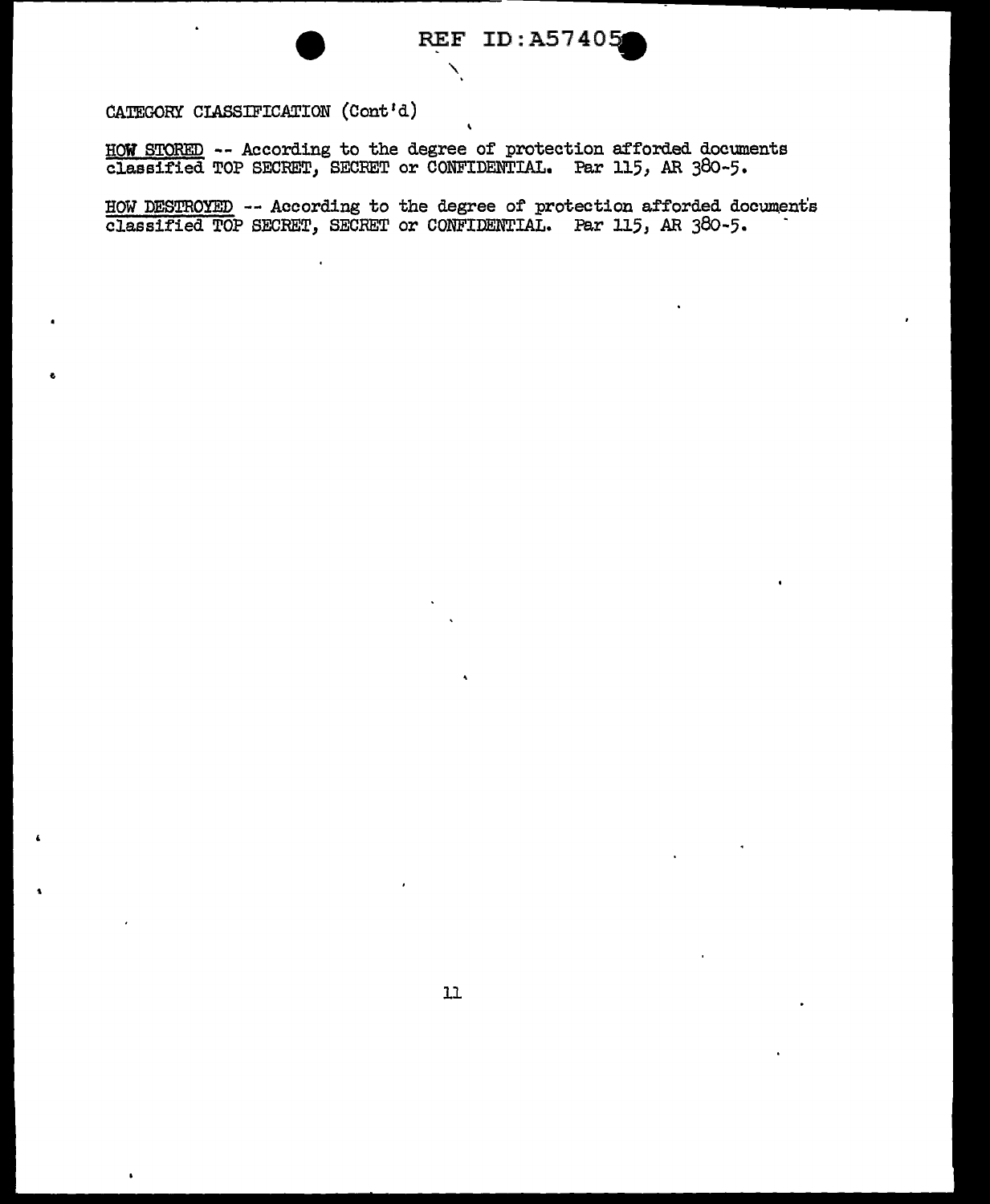



ŗ

ä.

#### CATEGORY CIASSIFICATION RESTRICTED DATA ATOMIC ENERGY ACT OF 1954

WHEN CLASSIFIED -- Material containing RESTRICTED DATA shall be classified as TOP SECRET, SECRET, or CONFIDENTIAL based upon the guidance provided in the Joint Atomic Energy Commission -- Department of Defense Classificati Guide for the Military Application of Atomic Energy. RESTRICTED DATA means all data concerning design, manufacture, or utilization of atomic weapons; production of special nuclear material; or use of special nuclear material production of special mateur masses 28 3, AR 380-150.

AUTHORITY TO CLASSIFY -- Individuals authorized to classii'y material within the three major categories. Material involving or incorporating RESTRICTED DATA will be entrusted only to those individuals having a need-to-know and who have been granted an appropriate security clearance. No individual is entitled to knowledge or possession of RESTRICTED DATA solely by virtue of his rank, position, or security clearance.

BOW MARKED -- One of the categories, TOP SECRET, SECRET, or CONFIDENTIAL, shall be assigned to RESTRICTED DATA and marked or stamped thereon in the same manner as prescribed for other classified documents. In addition, documents and materials containing RESTRICTED DATA shall be marked or stamped (not typed) substantially as follows:

#### RESTRICTED DATA ATOMIC ENERGY ACT OF 1954

The words "RESTRICTED DATA" in marking or stamping (not typing), shall be in larger letters than the rest of the wording, preferably not less than onequarter inch in height. All words shall. be in capital letters. AlJ. documents will be plainly and conspicuously marked or stamped with the RESTRICTED DATA identification not less than once on each page containing RESTRICTED DATA, on the front cover, title page, first page, last page, and back cover. The marking will be so placed that it will not be hidden from view when the pages are clipped or stapled together. Material which does not lend itself to marking or stamping will have securely affixed or attached a tag, sticker, or similar device bearing the RFSTRICTED DATA identification. The RESTRICTED DATA identification will be placed on letters of transmittal and inner envelopes. Electrically transmitted. messages containing RESTRICTED DATA will contain the notation "RESTRICTED DATA--Atomic Energy Act of 1954" in the internal instructions at the beginning of the text. This notation may be abbreviated "RESDAT." Par 4, AR 380-150.

HOW TRANSMITTED -- Material containing RESTRICTED DATA will be transmitted in the same manner as prescribed for classified defense material bearing the same classification. Par 2, AR 38o-150.

BOW CONTROLIED -- Material containing RESTRICTED DATA will be controlled in the same manner as prescribed for classified defense material bearing the same classification. When disseminated to persons outside the armed services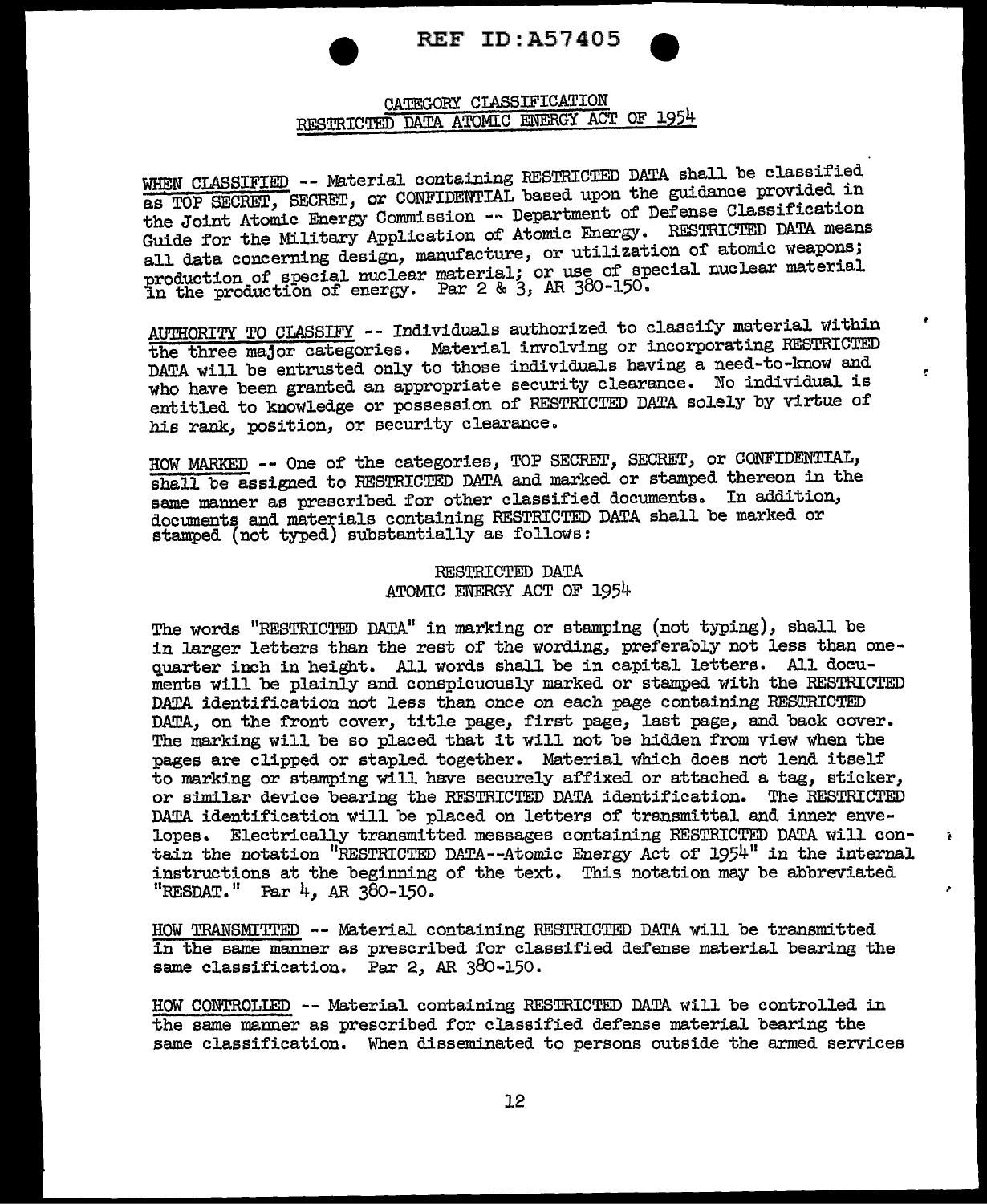

CATEGORY CLASSIFICATION - RESTRICTED DATA ATOMIC ENERGY ACT OF 1954 (Cont'd)

or the Atomic Energy Commission, documents containing RESTRICTED DATA shall be marked or stamped as follows: "This document contains RESTRICTED DATA within the meaning of the Atomic Energy Act of 1954. Its transmission or the revelation of its contents, in any manner not authorized by that Act, is prohibited by law." In no circumstanaes will RESTRICTED DATA or classified defense information which bas been removed from the RESTRICTED DATA category pursuant to Section 142d of the Atomic Energy Act of 1954 be released to foreign governments or nationals thereof without Department of the Army approvai. Requests for such approval Will be made through channels to the Assistant Chief of Staff, G2, Department of the Army. Par 2 & 5, AR  $380-$ 150.

HOW STORED -- Material containing RESTRICTED DATA will be stored in the same manner as prescribed for classified defense material bearing the same classification. Par 2, AR 380-150.

NOW DESTROYED - - Material containing RESTRICTED DATA will be destroyed in the same manner as prescribed for classified defense material bearing the same classification.

NOTE: For the reporting of compromise of possible compromise of RESTRICTED DATA, consult Par 6, AR 380-150,

·,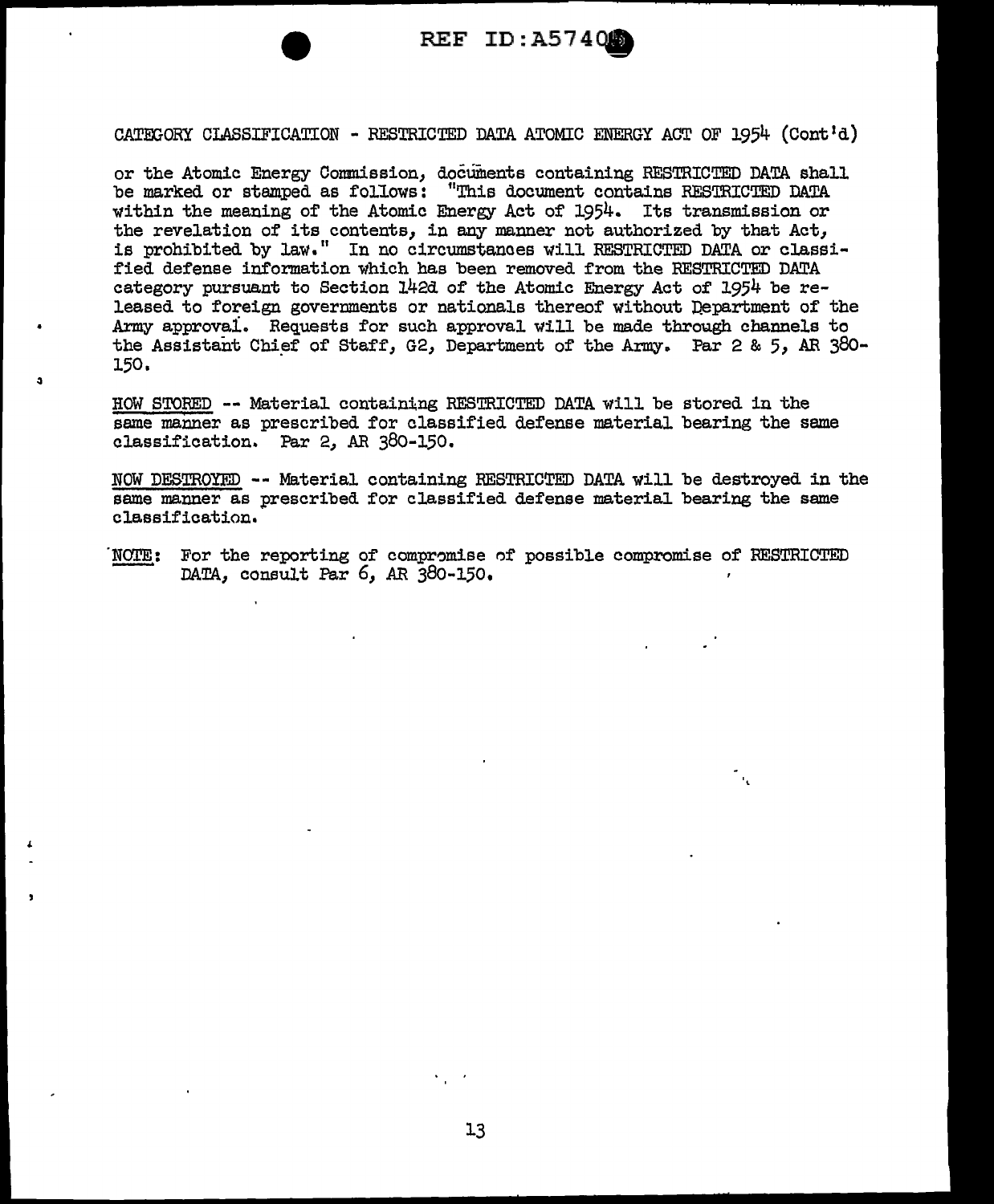

#### CATEGORY CIASSIFICATION REGISTERED DOCUMENTS

WHEN CLASSIFIED -- Classified documents, of exceptional importance, which bears a short title and register numbers for which periodic inventory is established. Par 3, AR 380-30.

AUTHORITY TO CLASSIFY -- Heads of Department of the Army staff agencies, Chief Army Field Forces, and commanding generals, Army Antiaircraft Command, continental armies, Military District of Washington, and major oversea commands may register such classified security documents as they are authorized for security reasons. The subordinate commanders may request authority from the major commander in each specific case to register classified material originated by them. Par  $4$ , AR 380-30.

Ł

 $\mathbf{r}$ 

HOW MARKED -- In addition to the markings required for classified documents, each registered document will be marked "Registered Document" and will be assigned a long title, short title and register number. Each registered document will contain a title page and a table of contents. If a registered document consists of more than one  $\forall$ blume, each volume will be a separate short title. Paragraphs  $43$  through  $48$ , AR 380-30.

HOW TRANSMITTED -- Registered documents will be prepared for transmission in accordance with paragraph 100, AR  $380-5$ . A transfer certificate will be placed inside the inner envelope or wrapper. This certificate will list the publications contained in the shipment by short title, register number, office of record, and addressee. Registered documents will be transmitted as SECRET documents (par 35 and 101, AR 380-5), unless the registered documents are TOP SECRET, in which case the transmission requirements pertaining to TOP SECRET Will apply (par 25, AR 380-5). Par 18, AR 380-30.

HOW CONTROLIED -- A properly cleared officer (commissioned or warrant) or responsible civilian employee will be formally appointed by competent orders as custodian of registered documents within each command or office having custodial responsibility for these documents. The custodian will possess a TOP SECRET clearance. Custodial duty may be assigned as an additional duty, but only one custodian may be appointed for an organization. An alternate may be designated at the discretion of the commander to act for the custodian, and to receive and deliver registered documents in his absence. The custodian will be responsible to his commanding officer for receiving, accounting, and safeguarding the registered documents issued to or prepared by his command or activity. When the custodian is temporarily absent the alternate will assume the custodian's duties. Paragraphs 5 and 26, AR 380-30.

HOW STORED -- All registered documents, regard.less of classification, will be stored as TOP SECRET. Par. 27, AR 380-30.

HOW DESTROYED -- Upon receipt of authorization for destruction, the custodian, in the presence of a witnessing officer, will burn the documents until completely destroyed. DA Form 546, Destruction Certificate, is required. Paragraphs 23 through 25, *AR* 38o-30.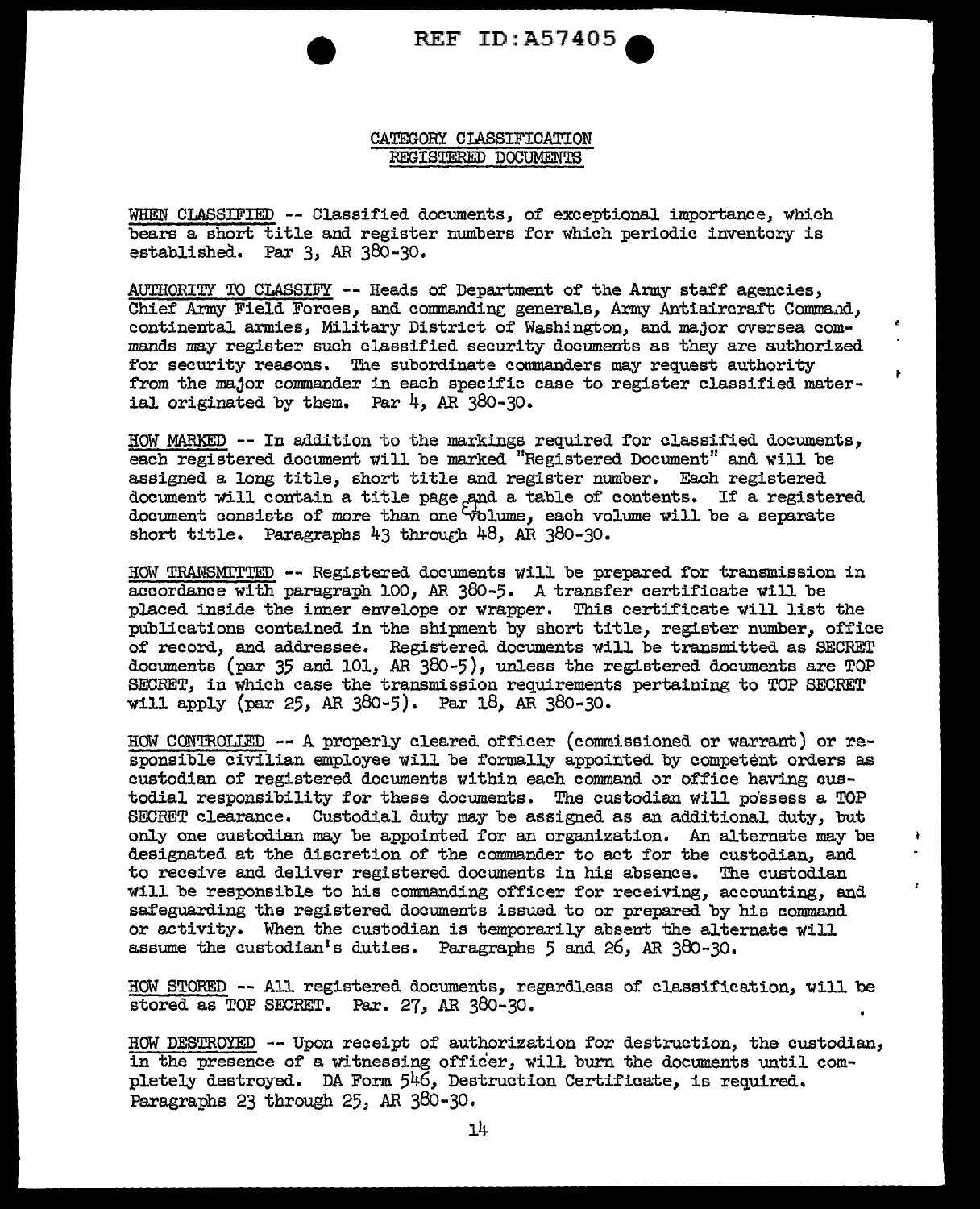

#### CATEGORY CLASSIFICATION FOR OFFICIAL USE ONLY

WHEN CLASSIFIED -- All documents, material, technical information, or any other information relating to the operations and activities of the Department of the Army are considered official information. Certain other official information, not requiring protection in the interest of National Defense, may require special protection in accordance with statutory requirements or in the public interest. Such information includes, but is not limited, to the following:  $(1)$  Information pertaining to individuals contained in personnel and medical records, (2) Investigative reports and techniques, information as to identity of confidential informants, and information furnished by them in confidence,  $(3)$  Preliminary documents relating to proposed plans or policy development When premature disclosure Would adversely affect morale, efficiency, or discipline (4) Training and technical documents which, because of their contents, warrant protection in the public interest, and (5) Information required by statute to be withheld from public disclosure. Paragraph 3, AR 380-1.

 $\mathbf{I}$ 

AUTHORITY TO CLASSIFY - - Documents may be assigned the term FOR OFFICIAL USE  $\overline{\text{OMLY}}$  by any officer (commissioned or warrant), or responsible civilian official designated by the commander or head of a headquarters, agency or office. Paragraph 8, *AR* 38o-1.

HOW MARKED -- Documents requiring protection under these regulations will be stamped or marked with the term FOR OFFICIAL USE ONLY near the bottom of each page. Marking can be limited to the front and back cover when a cover is part of such a document. Paragraph 9, AR 380-1.

HOW TRANSMITTED -- Incoming mail and material marked FOR OFFICIAL USE ONLY will be afforded a higher degree of protection than unclassified official information. Transfer of documents and material ordinarily need not be covered by a receipt unless the sender deems this added protection is neeessary. Documents, electrically transmitted messages, and material marked FOR OFFICIAL USE ONLY will be transmitted in the same manner as unclassified documents. Through postal channels, registerinG of documents of this type is not considered required unless the sender deems the matter of sufficient importance. Electrically transmitted messages which contain information requiring protection will include the words FOR OFFICIAL USE ONLY in the internal instructions line of each message. Paragraph 11, AR 380-1.

HOW CONTROLIED -- Responsibility for safeguarding official information which requires protection rests upon commanders and heads of agencies and individuals having possession of such information. Paragraph 5, *AR* 38o-1.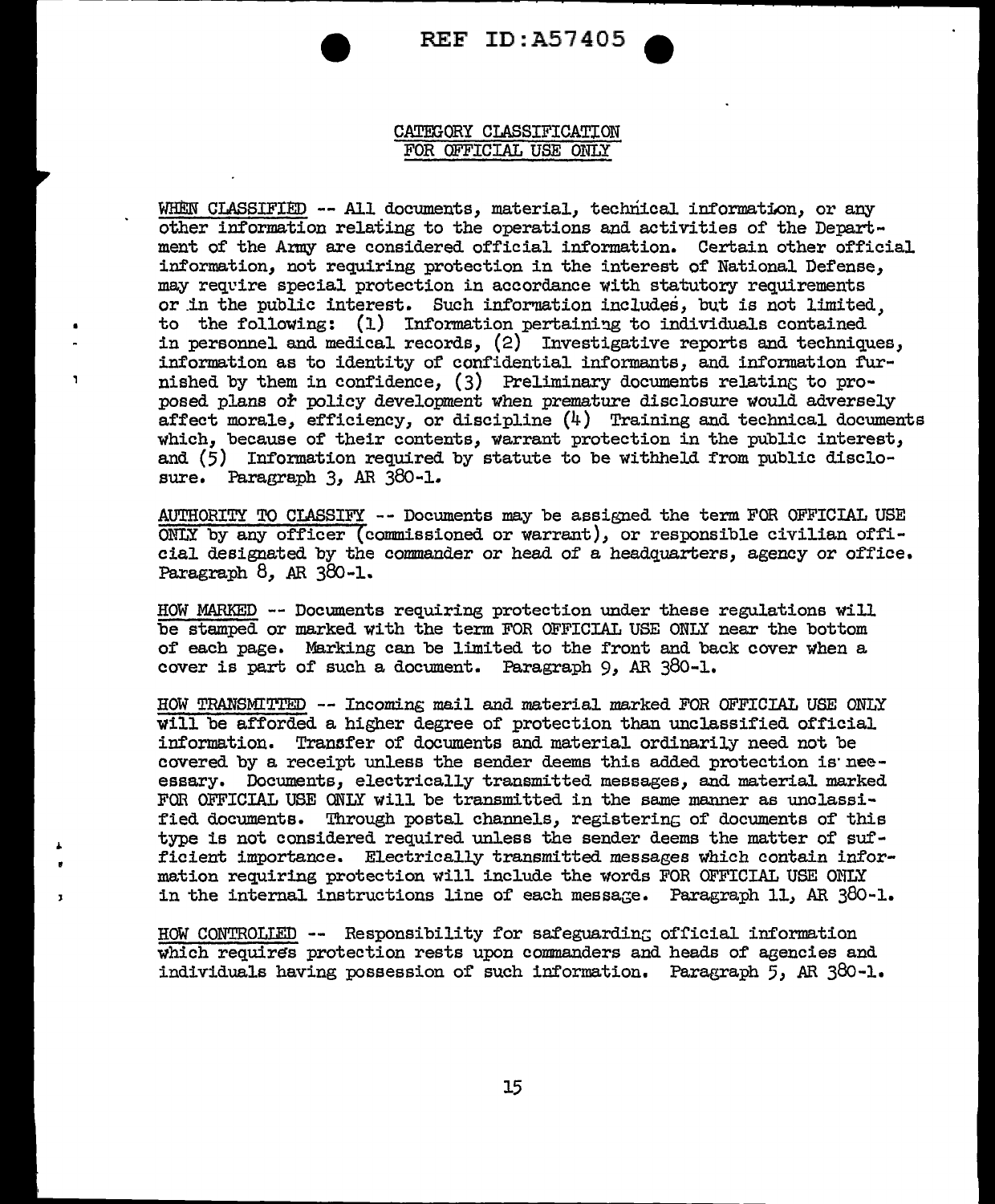



 $\mathbf{I}$ •

 $\mathbf{r}$ 

¢.

ŧ

FOR OFFICIAL USE ONLY (Cont'd)

HOW STORED -- Documents, including copies of electrically transmitted messages, or material marked FOR OFFICIAL USE ONLY, will be stored in as secure a manner as deemed necessary, to insure their protection from unauthorized disclosure. Ordinary lock files, desks, and containers will be considered adequate for storing such documents and materials. Paragraph lle, AR 380-1.

HOW DESTROYED -- Documents, including copies of electrically transmitted messages, or material marlted FOR OFFICIAL USE ONLY, will be destroyed by burning, macerating, shredding, reduction to pulp, or any equally complete method of destruction. Agency beads or commanders concerned may determine the method of destruction for material marked FOR OFFICIAL USE ONLY. Paragraph 12, AR 380-1.

16